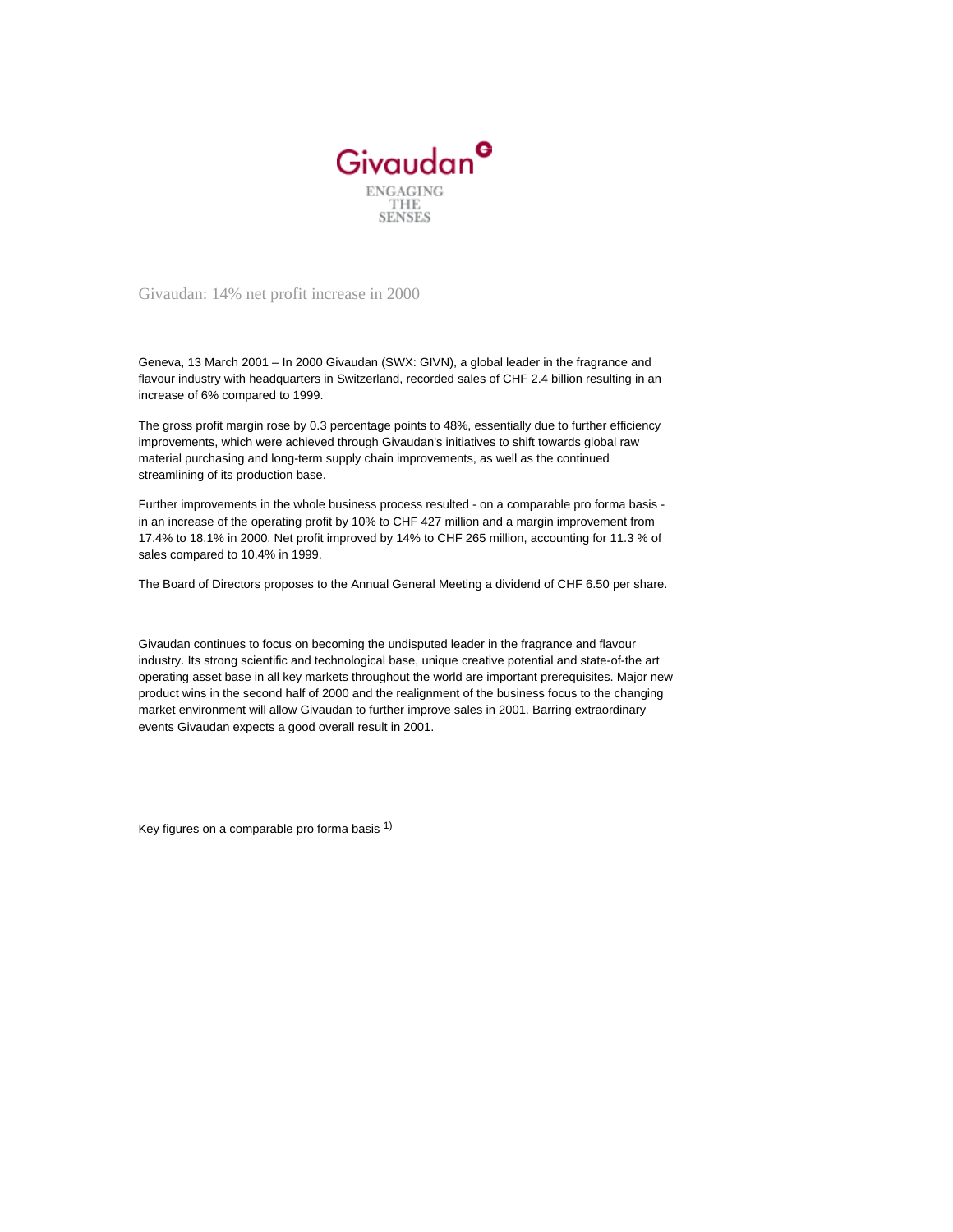| in millions of Swiss francs                 | 2000  | 1999  | Change in %      |
|---------------------------------------------|-------|-------|------------------|
| Sales                                       | 2,356 | 2,231 | 6                |
| Gross profit                                | 1,130 | 1,065 |                  |
| Gross profit margin                         | 48.0% | 47.7% |                  |
| Operating profit                            | 427   | 389   | 10 <sup>10</sup> |
| Operating profit margin                     | 18.1% | 17.4% |                  |
| EBITDA <sup>2</sup><br><b>EBITDA</b> margin | 567   | 516   | 10               |
|                                             | 24.1% | 23.1% |                  |
| Net income                                  | 265   | 232   | 14               |
| Net income margin                           | 11.3% | 10.4% |                  |
| Earnings per share in CHF3)                 | 30.95 | 26.90 |                  |
| <b>Total assets</b>                         | 4,114 | 3,557 |                  |
| <b>Total liabilities</b>                    | 1,432 | 981   |                  |
| Total equity and minority interests         | 2,682 | 2,576 |                  |
| Number of employees on 31 December 2000     | 5,075 | 4,907 |                  |

 $1)$  The pro forma figures show the combined financial statements as if the spin-off had occurred on 1 January 1999.

2) EBITDA: **E**arnings **B**efore **I**nterest (and other financial income), **T**ax, **D**epreciation and **A** mortisation. This corresponds to operating profit before depreciation and amortisation.

3) The earnings per share reflect a number of 8,625,627 shares after the share split and the capital increase.

In the year 2000, sales in local currencies decreased on a global basis slightly by 1%. Asia Pacific, parts of Europe and Latin America showed good growth, whilst the market situation was more difficult in the mature markets of North America and most Western European countries, where industry consolidation and product portfolio streamlining amongst key customers led to postponed projects and fewer than expected new product launches. Fine Fragrance sales showed a positive development world-wide.

Marketing, development and distribution costs increased by 11% to CHF 538 million, as Givaudan significantly strengthened its position to serve the growing customer base in emerging markets. It also accelerated the entrance into new market segments such as the fragrance speciality retail business and food service. These efforts resulted in a number of interesting new wins and access to core listings in Fragrances. In the third quarter 2000, the Fragrance Ingredients business unit launched its Internet site, an important pillar of the company-wide ongoing e-business projects.

In 2000 major investment projects in the USA and in Asia were completed, thus strengthening Givaudan's presence in the emerging markets, vital for future sales growth, as well as gaining economies of scale in North America. The investments include a state-of-the art fragrance compounding centre in Mount Olive (New Jersey, USA) and a new flavour research centre in Cincinnati (Ohio, USA). In August the new combined fragrance and flavour compounding facility as well as a new fragrance creative centre in India started their operations. In October the second phase of the manufacturing plant and creative centre in Shanghai (China) for both flavours and fragrances became operational.